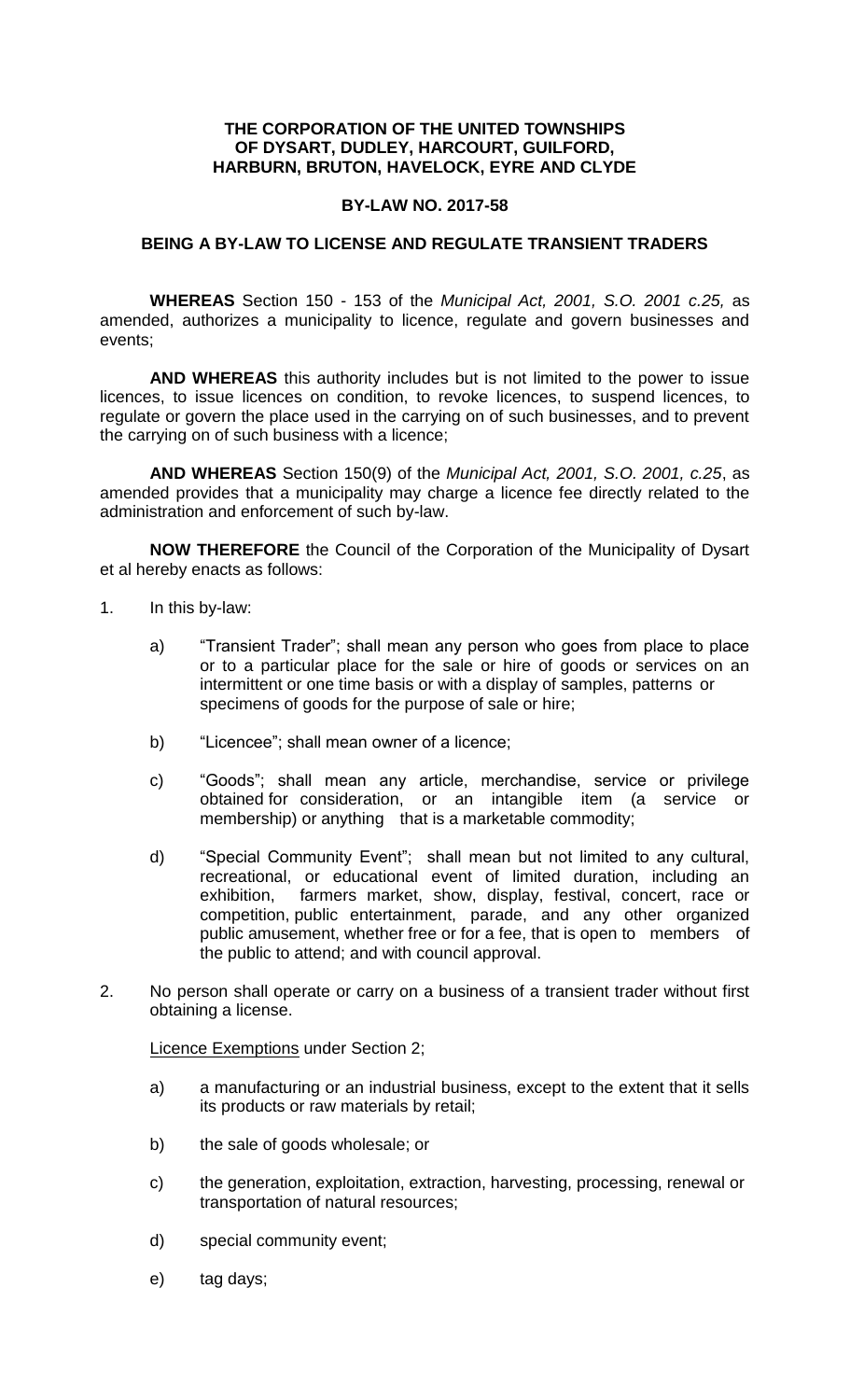- f) yard or garage sales held on residential properties; maximum of 2 weekends per calendar year
- g) the sale of goods if they are grown or produced by a farmer or an employee of a farmer on land within the Municipality of Dysart et al and offered for sale or sold on the farm where the goods are grown.
- 3. An application for a license shall be made on the prescribed form as supplied.
- 4. All Licencees must hold a current and valid certificate of liability insurance no less than two million dollars (\$2,000,000) including but not limited to bodily injury including death, personal injury and property damage; if alcohol is offered or served the liability insurance must increase to no less than five million dollars (\$5,000,000)
- 5. Where a Licensee is granted by council to operate on public property, road allowance or street, a certificate of valid and current liability insurance no less than two million dollars (\$2,000,000) including but not limited to bodily injury including death, personal injury and property damage; if alcohol is offered or served the liability insurance must increase to no less than five million dollars (\$5,000,000); and must name the Municipality of Dysart et al as the co-insured.
- 6. A license under this by-law shall be valid until December  $31<sup>st</sup>$  in the year that it was issued or as stated on the licence.
- 7. A license under this by-law is not transferable.
- 8. The fee for a license shall be \$500.00 per calendar year for a transient trader or \$100.00 for a license to hold a one time sale.
- 9. No public property, road allowance or street shall be used to conduct business first without prior authorization granted by council; and if required entering into a municipal facility and or park use agreement set out by the municipality.
- 10. No person shall sell or offer for sale any goods on any property not owned by the licensee without first obtaining the written authorization of the owner, and confirms the Zoning By-law of the municipality permits the retail sale of the goods being sold or offered.
- 11. Licencee(s) must adhere to By-law No. 2007-90, as amended, a by-law to regulate signs and other advertising devices including all other Municipal Bylaws.
- 12. Any person that is licensed shall at all times while carrying on business have the license and personal identification with him or her and shall upon demand exhibit it to any Municipal Law Enforcement Officer or to any person to whom goods are being offered for sale.
- 13. The licensee shall not call on any premises marked with a sign indicating "No Solicitors", or marked with a similar sign.
- 14. A license may be revoked at any time for failure to comply with the provisions or regulations of this by-law and the licensee shall not be entitled to a refund.
- 15. Notwithstanding the provisions of this by-law the council may by resolution exempt a non-profit or volunteer organization from the requirements of this Bylaw subject to any rules or regulations Council deems appropriate.
- 16. The conditions imposed by this by-law are to protect the residents against Nuisance Control by restricting the location of sales and for Consumer Protection by requiring the licensee to provide identification.